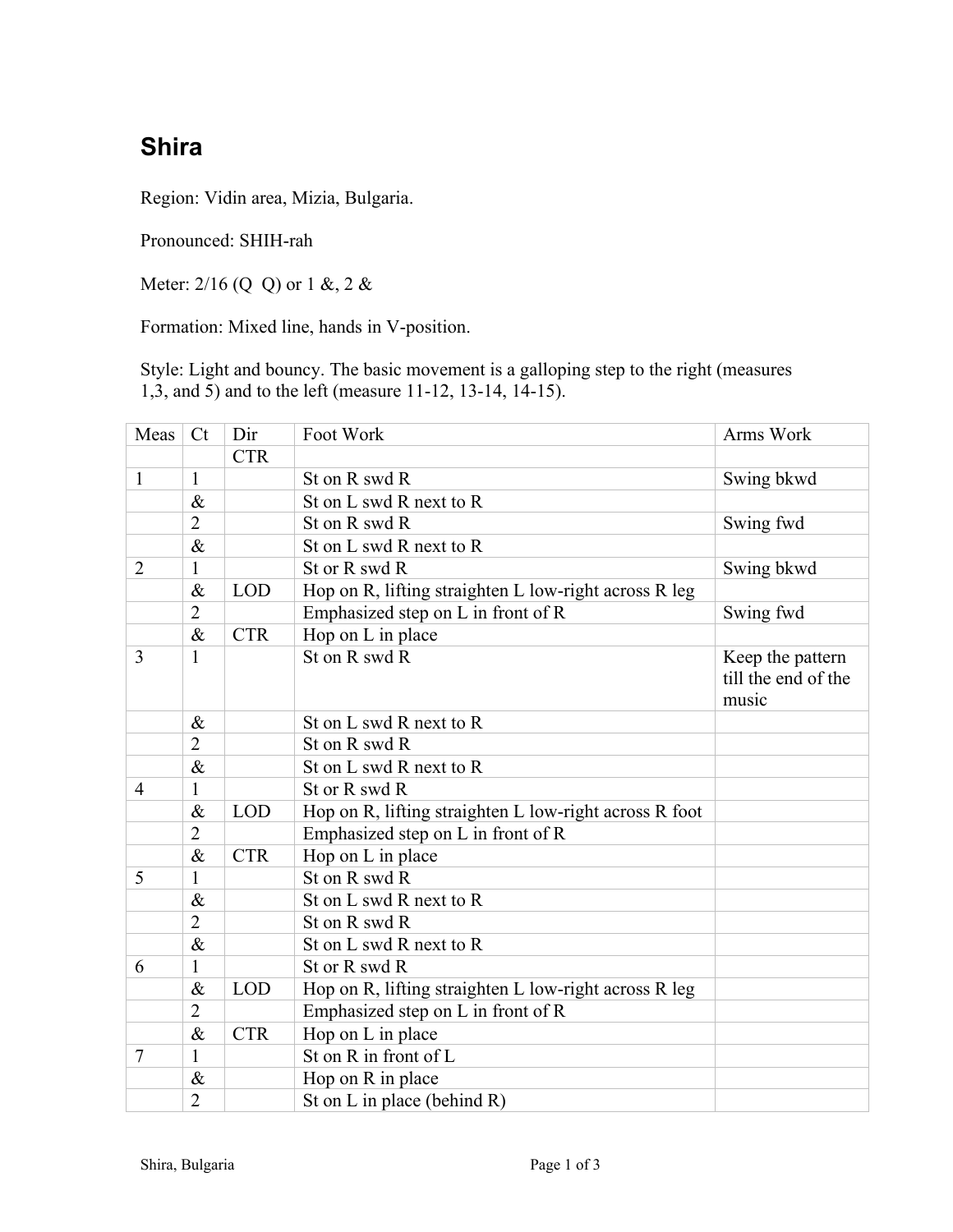|    | $\&$           |             | St on $R$ in place (in front of $L$ )                    |  |  |
|----|----------------|-------------|----------------------------------------------------------|--|--|
| 8  | $\mathbf{1}$   |             | St on L in place (behind R)                              |  |  |
|    | $\&$           |             | Hop on L in place, lifting right knee up                 |  |  |
|    | $\overline{2}$ |             | St on R next to L                                        |  |  |
|    | $\&$           |             | St on L in front of R                                    |  |  |
| 9  | 1              |             | St on $R$ in place (behind $L$ )                         |  |  |
|    | $\&$           |             | Hop on R in place, lifting left knee up                  |  |  |
|    | $\overline{2}$ |             | St on L next to R                                        |  |  |
|    | $\&$           |             | St on R in front of L                                    |  |  |
| 10 | $\mathbf{1}$   |             | St on L in place (behind R)                              |  |  |
|    | $\&$           |             | Hop on L in place, lifting right knee up                 |  |  |
|    | $\overline{2}$ |             | St on R next to L                                        |  |  |
|    | $\&$           |             | St on L in front of R                                    |  |  |
| 11 | 1              |             | St on R in place (behind L)                              |  |  |
|    | $\&$           |             | Hop on R in place, lifting left knee up                  |  |  |
|    |                |             |                                                          |  |  |
|    |                |             | Repeat everything to the left with opposite foot work.   |  |  |
|    | $\overline{2}$ |             | St on L swd L                                            |  |  |
|    | $\&$           |             | St on R swd L next to L                                  |  |  |
| 12 | 1              |             | St on L swd L                                            |  |  |
|    | $\&$           |             | St on R swd L next to L                                  |  |  |
|    | $\overline{2}$ |             | St on L swd L                                            |  |  |
|    | $\&$           | <b>RLOD</b> | Hop on L, lifting straighten R leg low-left across L leg |  |  |
| 13 | 1              |             | Emphasized step on R in front of L                       |  |  |
|    | $\&$           | <b>CTR</b>  | Hop on R in place                                        |  |  |
|    | $\overline{2}$ |             | St on L swd L                                            |  |  |
|    | $\&$           |             | St on R swd L next to L                                  |  |  |
| 14 | $\mathbf{1}$   |             | St on L swd L                                            |  |  |
|    | $\&$           |             | St on R swd L next to L                                  |  |  |
|    | $\overline{2}$ |             | St on L swd L                                            |  |  |
|    | $\&$           | <b>RLOD</b> | Hop on L, lifting straighten R leg low-left across L leg |  |  |
| 15 | $\mathbf{1}$   |             | Emphasized step on R in front of L                       |  |  |
|    | $\&$           | <b>CTR</b>  | Hop on R in place                                        |  |  |
|    | $\overline{2}$ |             | St on L swd L                                            |  |  |
|    | $\&$           |             | St on R swd L next to L                                  |  |  |
| 16 | $\mathbf{1}$   |             | St on L swd L                                            |  |  |
|    | $\&$           |             | St on R swd L next to L                                  |  |  |
|    | $\overline{2}$ |             | St on L swd L                                            |  |  |
|    | $\&$           | <b>RLOD</b> | Hop on L, lifting straighten R leg low-left across L leg |  |  |
| 17 | $\mathbf{1}$   |             | Emphasized step on R in front of L                       |  |  |
|    | $\&$           | <b>CTR</b>  | Hop on R in place                                        |  |  |
|    | $\overline{2}$ |             | St on L in front of R                                    |  |  |
|    | $\&$           |             | Hop on L in place                                        |  |  |
| 18 | $\mathbf{1}$   |             | St on R in place (behind L)                              |  |  |
|    | $\&$           |             | St on L in place (in front of R)                         |  |  |